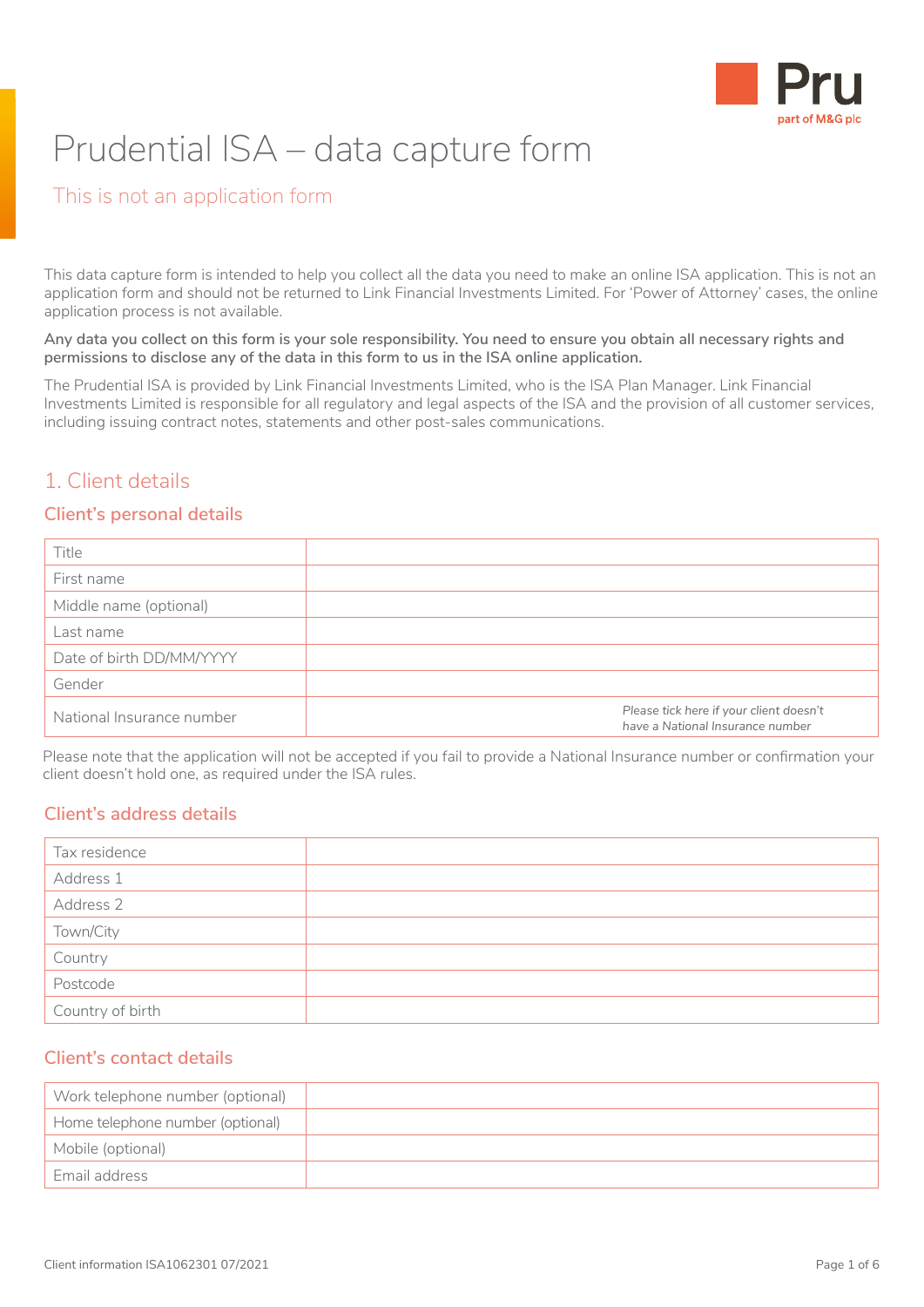## 1. Client details – continued

#### **Client's bank details**

| Name of Bank or Building Society    |  |
|-------------------------------------|--|
| Name(s) of the Account Holder(s)    |  |
| Sort Code                           |  |
| Account number                      |  |
| Roll number (Building Society only) |  |

# 2. Money in

Enter the amount(s) to be paid to your client's Prudential ISA in the transfers, and/or single contribution and/or regular contribution sections below.

| <b>Transfers</b>                                                                  | Transfer 1                                      | Transfer 2                                      |
|-----------------------------------------------------------------------------------|-------------------------------------------------|-------------------------------------------------|
| 1. Ceding company name                                                            |                                                 |                                                 |
| 2. Address                                                                        |                                                 |                                                 |
| 3. Plan number                                                                    |                                                 |                                                 |
| 4. Estimated transfer amount                                                      | $\pounds$                                       | £                                               |
| 5. ISA type                                                                       | Cash<br>Stocks & Shares                         | Cash<br>Stocks & Shares                         |
| Transfer type<br>6.                                                               | Full (go to 9)<br>Partial (got to 7)            | Full (go to 9)<br>Partial (got to 7)            |
| 7. Does the transfer include<br>the value of current tax<br>years subscriptions   | Yes<br>No                                       | Yes<br>No                                       |
| 8a. Does the transfer include<br>the value of previous tax<br>years subscriptions | Yes (go to 8b)<br>No (go to 9)                  | Yes (go to 8b)<br>No (go to 9)                  |
| 8b. What value of the previous<br>tax years subscriptions is<br>being transferred | $\%$<br>$\pounds$<br><b>or</b>                  | $\%$<br>$\pounds$<br>or                         |
| 9. Notice period                                                                  | Serve full notice period<br>Proceed immediately | Serve full notice period<br>Proceed immediately |

## **Single contribution**

| Amount         |                 |               |        |
|----------------|-----------------|---------------|--------|
| Payment method | Visa debit card | Bank transfer | Cheque |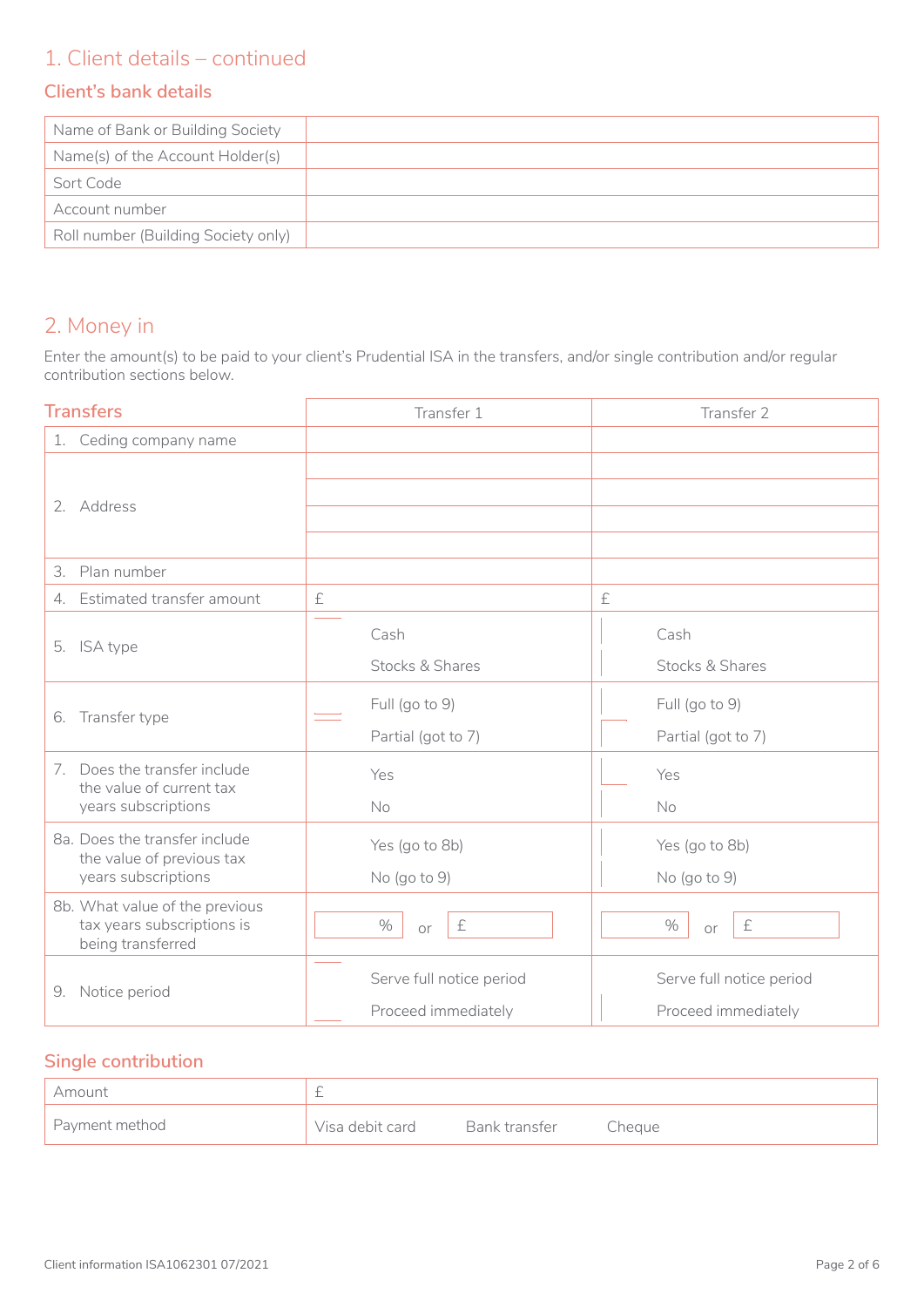## 2. Money in – continued

#### **Regular monthly contribution**

| Monthly contribution                                            |                                                                                                                                   |
|-----------------------------------------------------------------|-----------------------------------------------------------------------------------------------------------------------------------|
| Payment day<br>(Please choose a day between 1st<br>and $28th$ ) |                                                                                                                                   |
| First payment date MM/YYYY                                      |                                                                                                                                   |
| Bank details                                                    | The bank details captured in 1. Client details will be used to set up the direct<br>debit for your client's regular contribution. |

## 3. Adviser charges

#### **Initial adviser charges**

The total initial adviser charge to be paid on any transfers and single contribution can't exceed the lesser of 5% of the total transfer(s) and single contribution and £20,000. The maximum total initial adviser charge payable on any regular contribution is 5% of regular contribution or 25% of the first 12 months regular contribution.

| <b>Transfers</b> |            |        |  |  |  |
|------------------|------------|--------|--|--|--|
|                  | Charge     |        |  |  |  |
|                  | Percentage | Amount |  |  |  |
| Transfer 1       |            |        |  |  |  |
| Transfer 2       |            |        |  |  |  |

| Single contribution                             |            |     |        |
|-------------------------------------------------|------------|-----|--------|
| Is charge to be added to the<br>client payment? | Yes        | No. |        |
| Charge                                          |            |     |        |
|                                                 | Percentage |     | Amount |
| Single contribution                             |            |     |        |

| Regular contribution |            |        |  |
|----------------------|------------|--------|--|
| No. of payments      | Charge     |        |  |
|                      | Percentage | Amount |  |
|                      |            |        |  |

#### **Ongoing adviser charge**

The ongoing adviser charge can't exceed 1.00% of the ISA value.

| Charge               | Frequency             | Payment day<br>Please choose a<br>day between the<br>1st and 31st) | First payment date<br>(MM/YYYY) |
|----------------------|-----------------------|--------------------------------------------------------------------|---------------------------------|
| Percentage<br>Amount | Monthly<br>Quarterly  |                                                                    |                                 |
|                      |                       |                                                                    |                                 |
|                      | Half-yearly<br>Yearlv |                                                                    |                                 |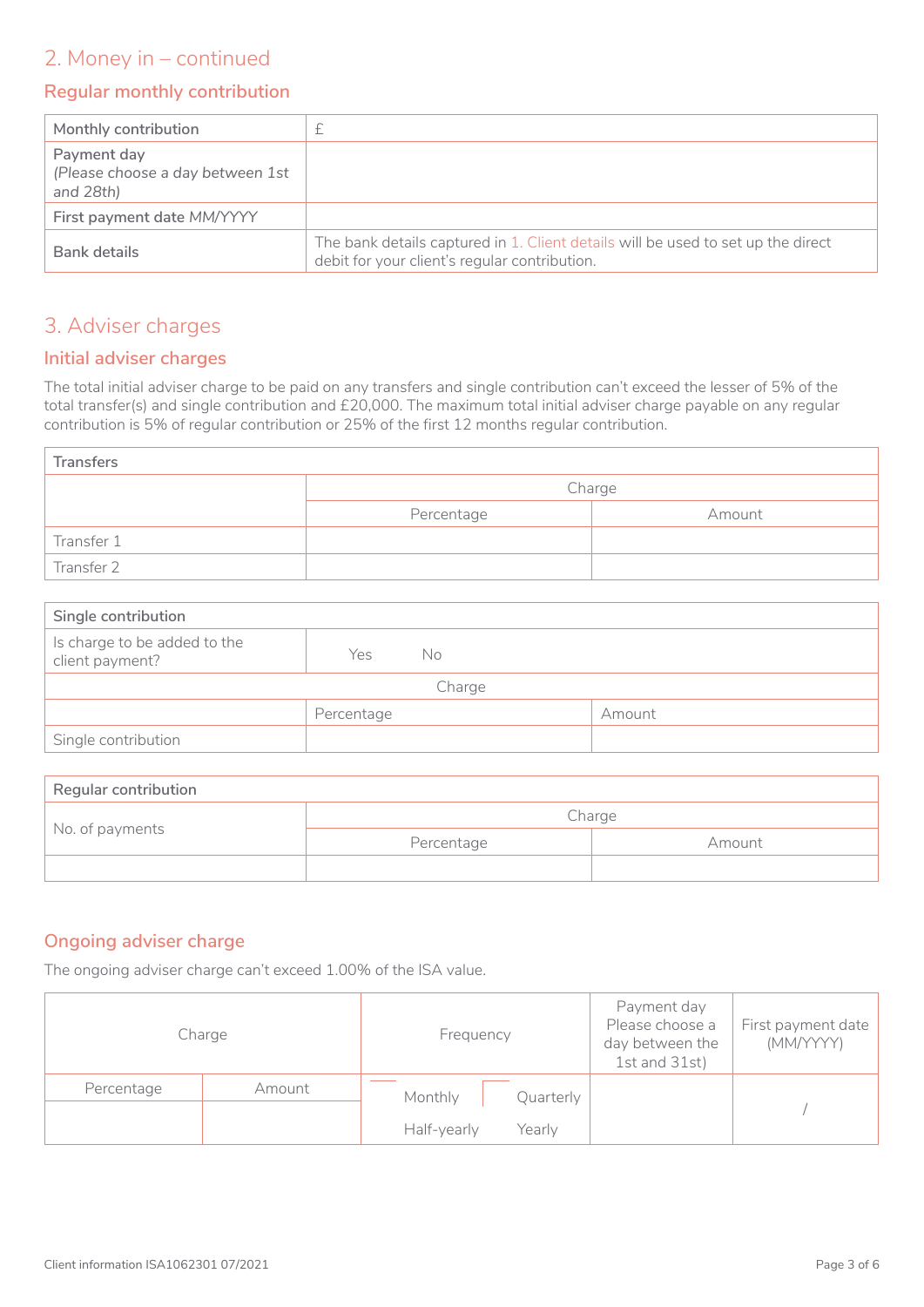## 4. Investment

| <b>Fund Name</b>                          | Transfers % | Single<br>contribution % | Regular<br>contribution % |
|-------------------------------------------|-------------|--------------------------|---------------------------|
| Prudential PruFund Risk Managed 1 Fund    |             |                          |                           |
| Prudential PruFund Risk Managed 2 Fund    |             |                          |                           |
| Prudential PruFund Risk Managed 3 Fund    |             |                          |                           |
| Prudential PruFund Risk Managed 4 Fund    |             |                          |                           |
| Prudential PruFund Risk Managed 5 Fund    |             |                          |                           |
| <b>Prudential PruFund Cautious Fund</b>   |             |                          |                           |
| <b>Prudential PruFund Growth Fund</b>     |             |                          |                           |
| LF Prudential Risk Managed Active 1 Fund  |             |                          |                           |
| LF Prudential Risk Managed Active 2 Fund  |             |                          |                           |
| LF Prudential Risk Managed Active 3 Fund  |             |                          |                           |
| LF Prudential Risk Managed Active 4 Fund  |             |                          |                           |
| LF Prudential Risk Managed Active 5 Fund  |             |                          |                           |
| LF Prudential Risk Managed Passive 1 Fund |             |                          |                           |
| LF Prudential Risk Managed Passive 2 Fund |             |                          |                           |
| LF Prudential Risk Managed Passive 3 Fund |             |                          |                           |
| LF Prudential Risk Managed Passive 4 Fund |             |                          |                           |
| LF Prudential Risk Managed Passive 5 Fund |             |                          |                           |
| Total                                     | 100%        | 100%                     | 100%                      |

#### **Notes**

- 1. Where selecting PruFund funds, a maximum of 5 PruFunds can be selected per payment type.
- 2. The minimum total lump sum investment (transfers and single contribution) is £500 per fund, e.g. £500 could be invested in Prudential PruFund Cautious fund made up of £200 from a single contribution and £300 from a transfer payment.
- 3. The minimum investment for a monthly regular contribution is £50 per fund.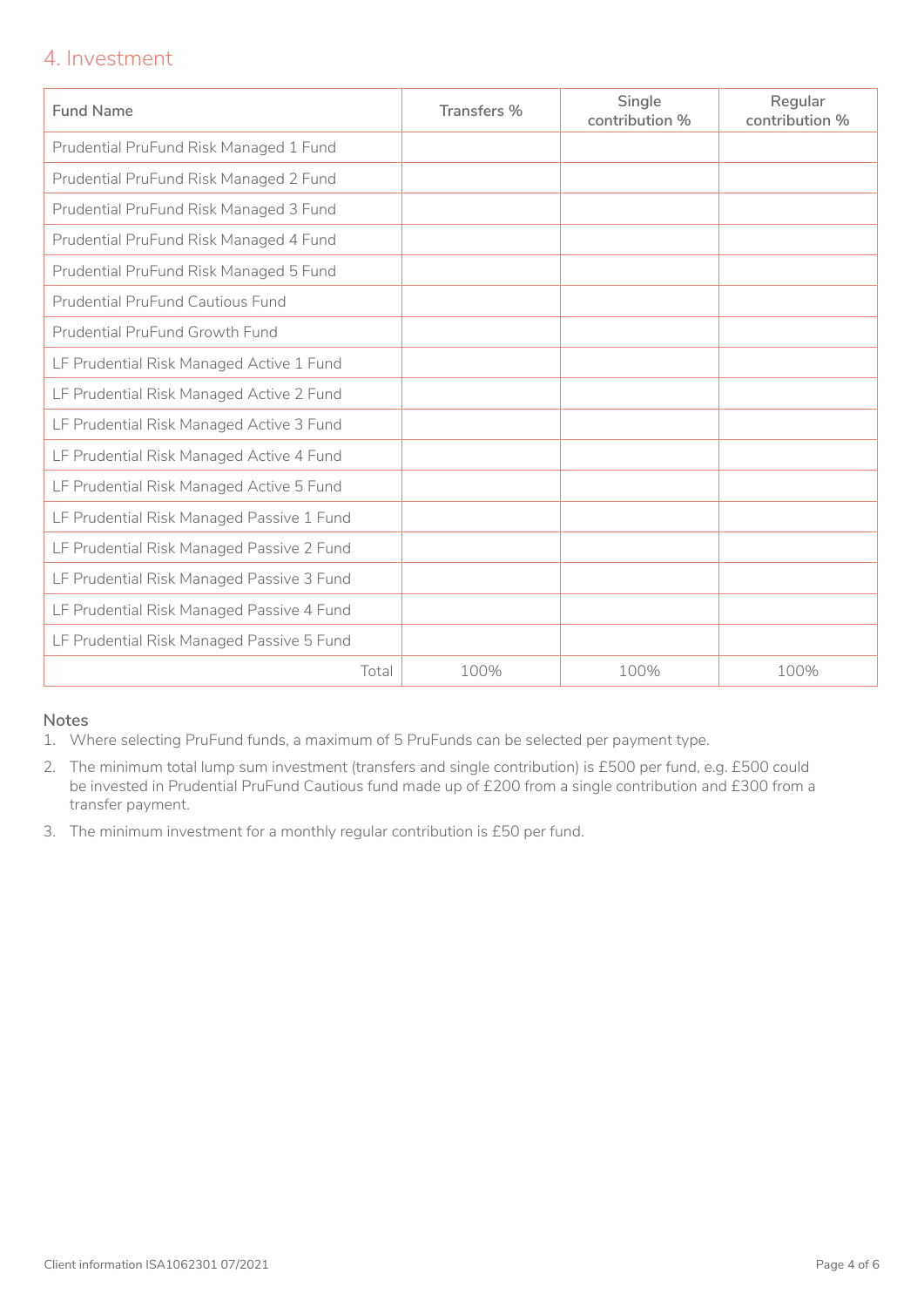## 5. Regular withdrawals

If your client wants to take regular withdrawals then complete this section. Remember your client can't have a regular withdrawal facility if they're paying a regular contribution to their ISA.

| Payment frequency                                                    | Monthly |      | Quarterly Half-yearly | Yearly |
|----------------------------------------------------------------------|---------|------|-----------------------|--------|
| Please indicate your preferred payment day of<br>the month: 5th/20th | 5th     | 20th |                       |        |
| First payment date MM/YYYY                                           |         |      |                       |        |

Please enter the regular amount against the fund(s) your client wishes their regular withdrawals to be paid from. The amount(s) should be based on the frequency selected, e.g. if your client wants a regular withdrawal of £100 per month then the amount(s) entered in the table should total £100.00.

The minimum regular withdrawal is £50 per fund.

The maximum yearly limit on regular withdrawals is 7.5% of the ISA value.

## Fund details

| Asset name                                | Withdrawal<br>amount $(E)$ |
|-------------------------------------------|----------------------------|
| Prudential PruFund Risk Managed 1 Fund    |                            |
| Prudential PruFund Risk Managed 2 Fund    |                            |
| Prudential PruFund Risk Managed 3 Fund    |                            |
| Prudential PruFund Risk Managed 4 Fund    |                            |
| Prudential PruFund Risk Managed 5 Fund    |                            |
| <b>Prudential PruFund Cautious Fund</b>   |                            |
| Prudential PruFund Growth Fund            |                            |
| LF Prudential Risk Managed Active 1 Fund  |                            |
| LF Prudential Risk Managed Active 2 Fund  |                            |
| LF Prudential Risk Managed Active 3 Fund  |                            |
| LF Prudential Risk Managed Active 4 Fund  |                            |
| LF Prudential Risk Managed Active 5 Fund  |                            |
| LF Prudential Risk Managed Passive 1 Fund |                            |
| LF Prudential Risk Managed Passive 2 Fund |                            |
| LF Prudential Risk Managed Passive 3 Fund |                            |
| LF Prudential Risk Managed Passive 4 Fund |                            |
| LF Prudential Risk Managed Passive 5 Fund |                            |
| Total                                     | £                          |